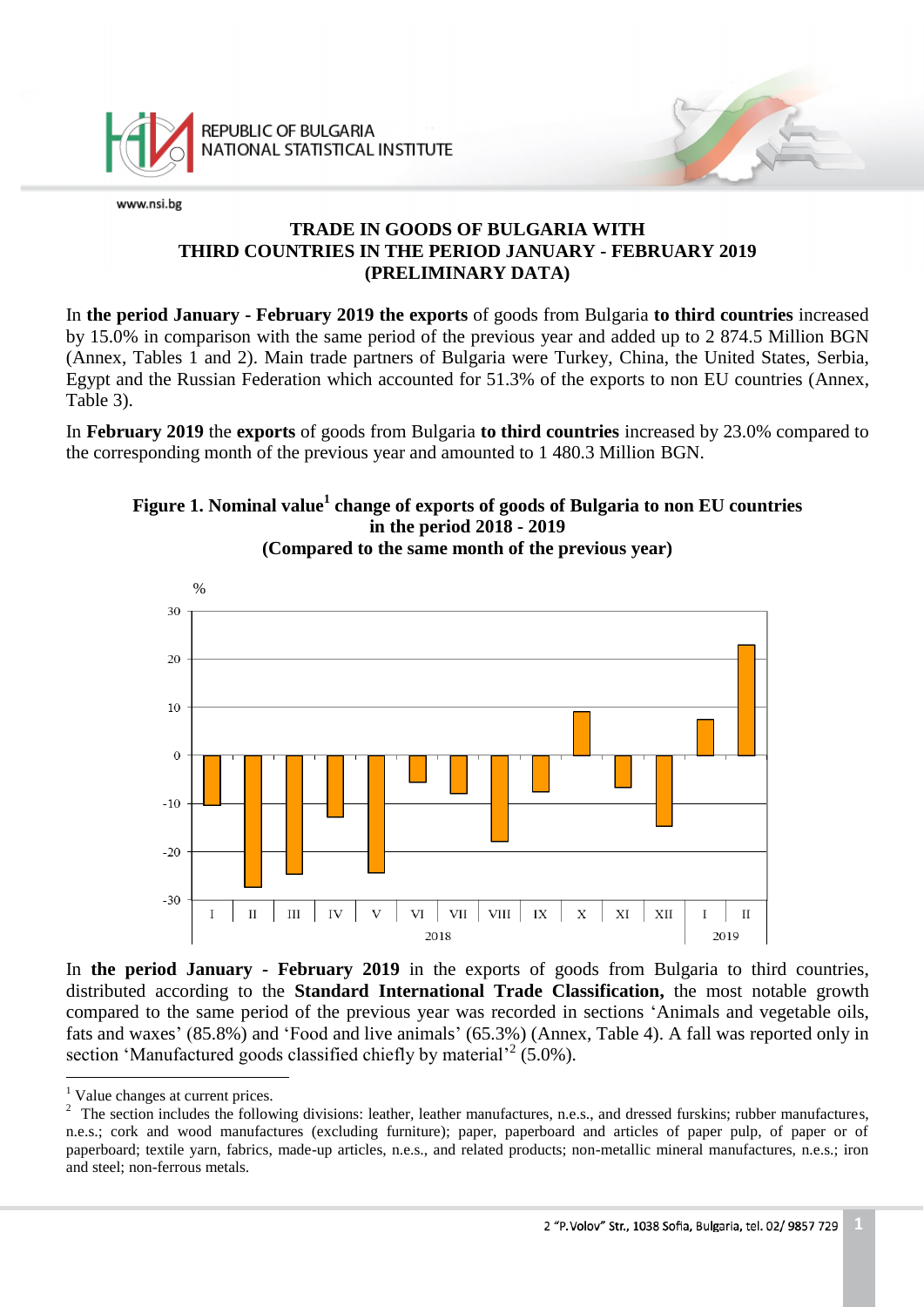

**Imports** of goods to Bulgaria **from third countries** in **the period January - February 2019** increased by 12.3% in comparison with same period of 2018 and added up to 3 909.9 Million BGN (at CIF prices) (Annex, Tables 1 and 2). The largest amounts were reported for the goods imported from the Russian Federation, Turkey, China and Ukraine (Annex, Table 3).

In **February 2019** the imports of goods to Bulgaria from third countries increased by 15.9% compared to the corresponding month of the previous year and amounted to 1 915.6 Million BGN.



**Figure 2. Nominal value<sup>1</sup> change of imports of goods of Bulgaria to non EU countries in the period 2018 - 2019**

In **the period January - February 2019** in the imports of goods to Bulgaria from third countries distributed according to the **Standard International Trade Classification** the largest growths compared to the same period of the previous year were recorded in the section 'Food and live animals' (34.9%) and 'Mineral fuel, lubricants and related materials' (28.6%) (Annex, Table 4). The most notable fall was observed in sector 'Animals and vegetable oils, fats and waxes' (26.0%).

**The foreign trade balance** of Bulgaria (export FOB - import CIF) **with third countries** in the period January - February 2019 was negative and added up to 1 035.4 Million BGN (Annex, Table 1). The trade balance at FOB/FOB prices (after elimination of transport and insurance costs on imports) was also negative and amounted to 694.7 Million BGN.

In **February 2019** the foreign trade balance of Bulgaria **(export FOB - import CIF)** with third countries was negative and amounted to 435.3 Million BGN.

a<br>B

<sup>&</sup>lt;sup>1</sup> Value changes at current prices.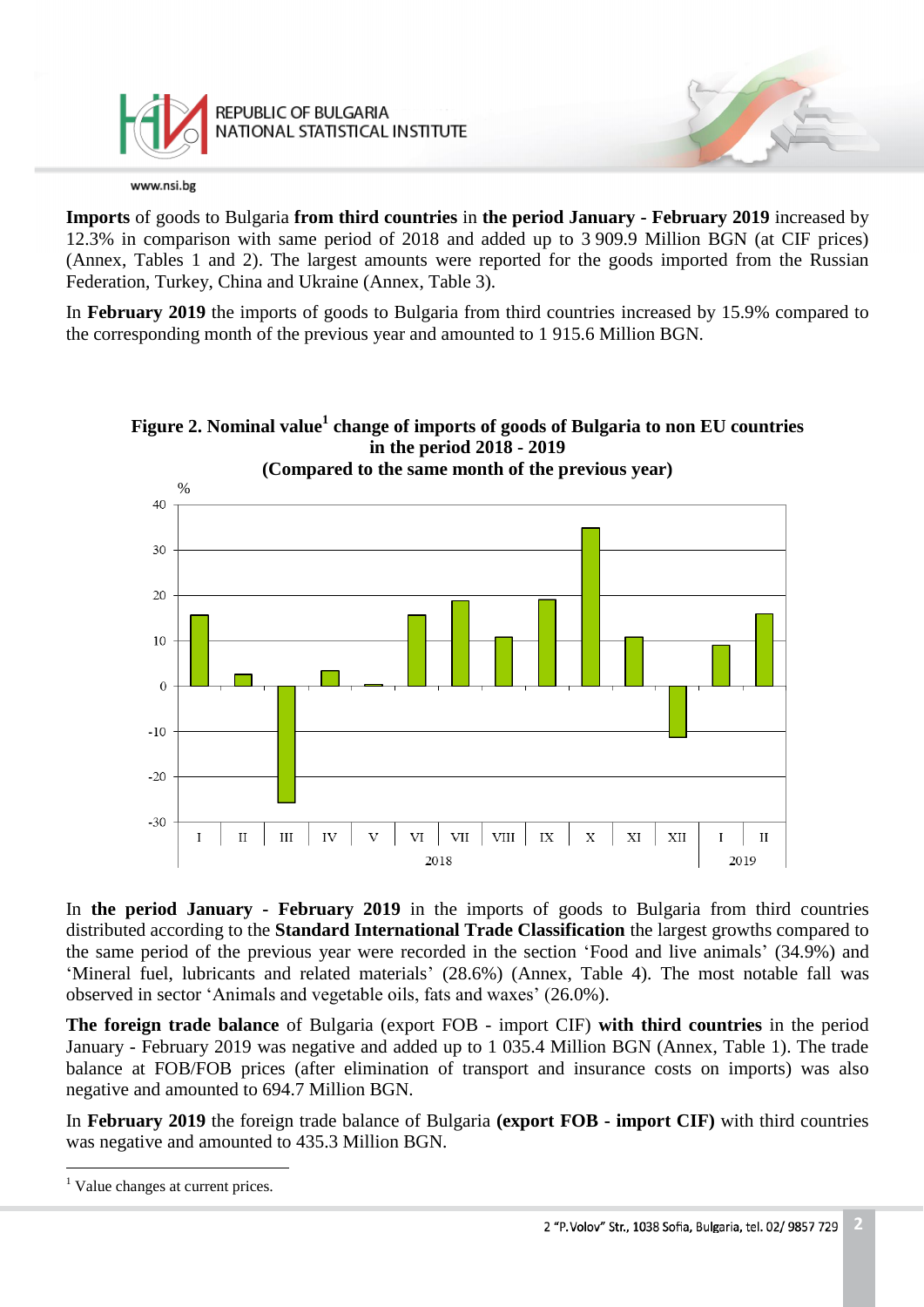

## **Trade in goods of Bulgaria with third countries and EU - total**

In **the period January - February 2019** the total value of **all the goods exported** from Bulgaria amounted to 9 202.0 Million BGN which is 10.9% more than the same period of the previous year (Annex, Tables 1 and 2).

In **February 2019** the total exports of goods added up to 4 643.2 Million BGN and increased by 18.9% compared to the corresponding month of the previous year.

# **Figure 3. Nominal value<sup>1</sup> change of exports of goods of Bulgaria in the period 2018 - 2019 (Compared to the same month of the previous year)**



The total value of **all the goods imported** in the country in **the period January - February 2019** amounted to 10 129.6 Million BGN (at CIF prices), or by 5.2% more than the same period of 2018 (Annex, Tables 1 and 2).

In **February 2019** the total imports of goods increased by 12.6% compared to the same month of the previous year and added up to 5 144.7 Million BGN.

L,

<sup>&</sup>lt;sup>1</sup> Value changes at current prices.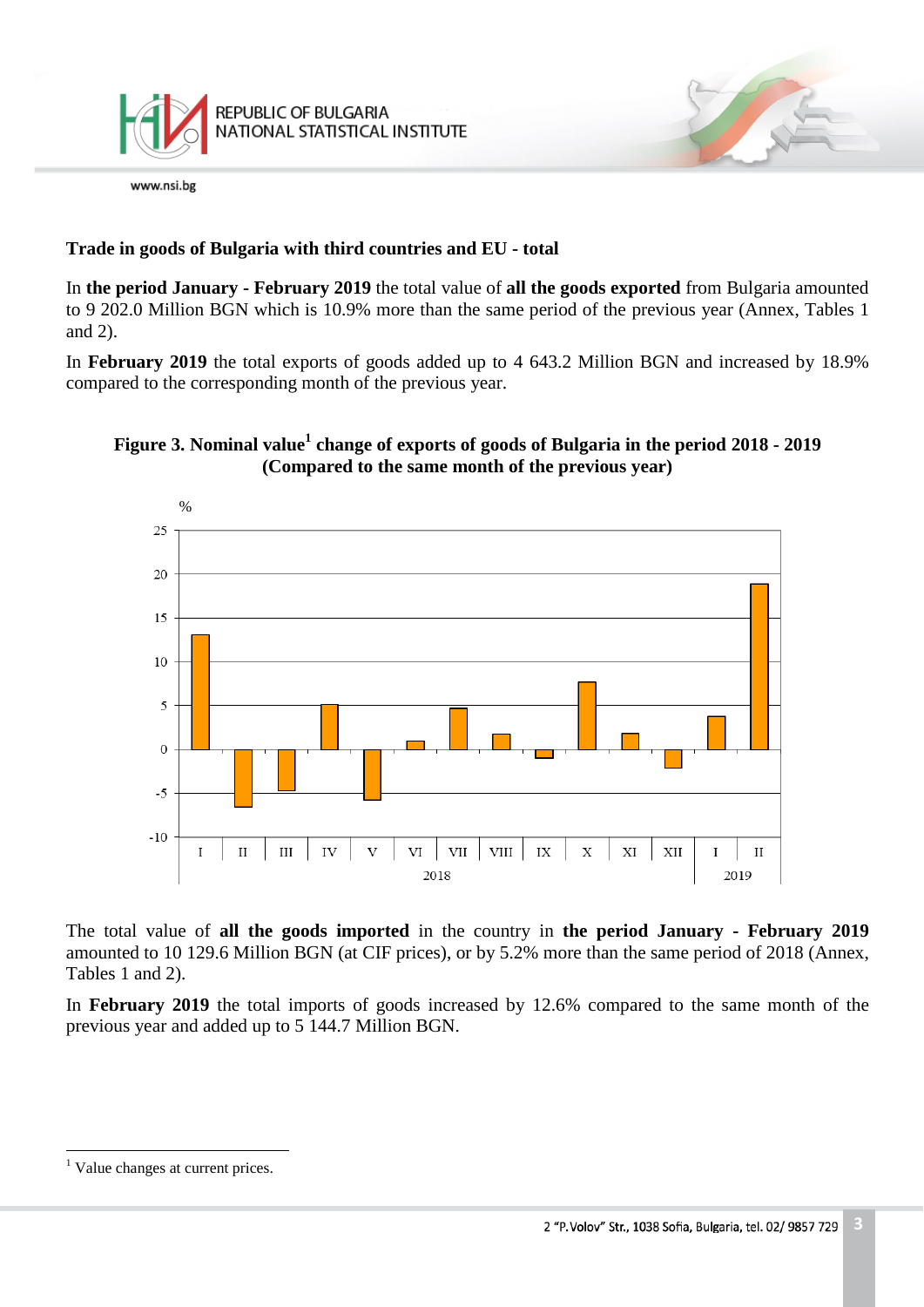





The **total foreign trade balance** (exports FOB - import CIF) was negative in **the period January - February 2019** and amounted to 927.6 Million BGN (Annex, Tables 1 and 2). At FOB/FOB prices (after elimination of transport and insurance costs on imports) in the period January - February 2019 the total foreign trade balance was also negative and added up to 242.6 Million BGN.

In **February 2019** the total foreign trade balance (exports FOB - import CIF) was negative and added up to 501.5 Million BGN. The trade balance at FOB/FOB prices was also negative and amounted to 178.0 Million BGN.

a<br>B

<sup>&</sup>lt;sup>1</sup> Value changes at current prices.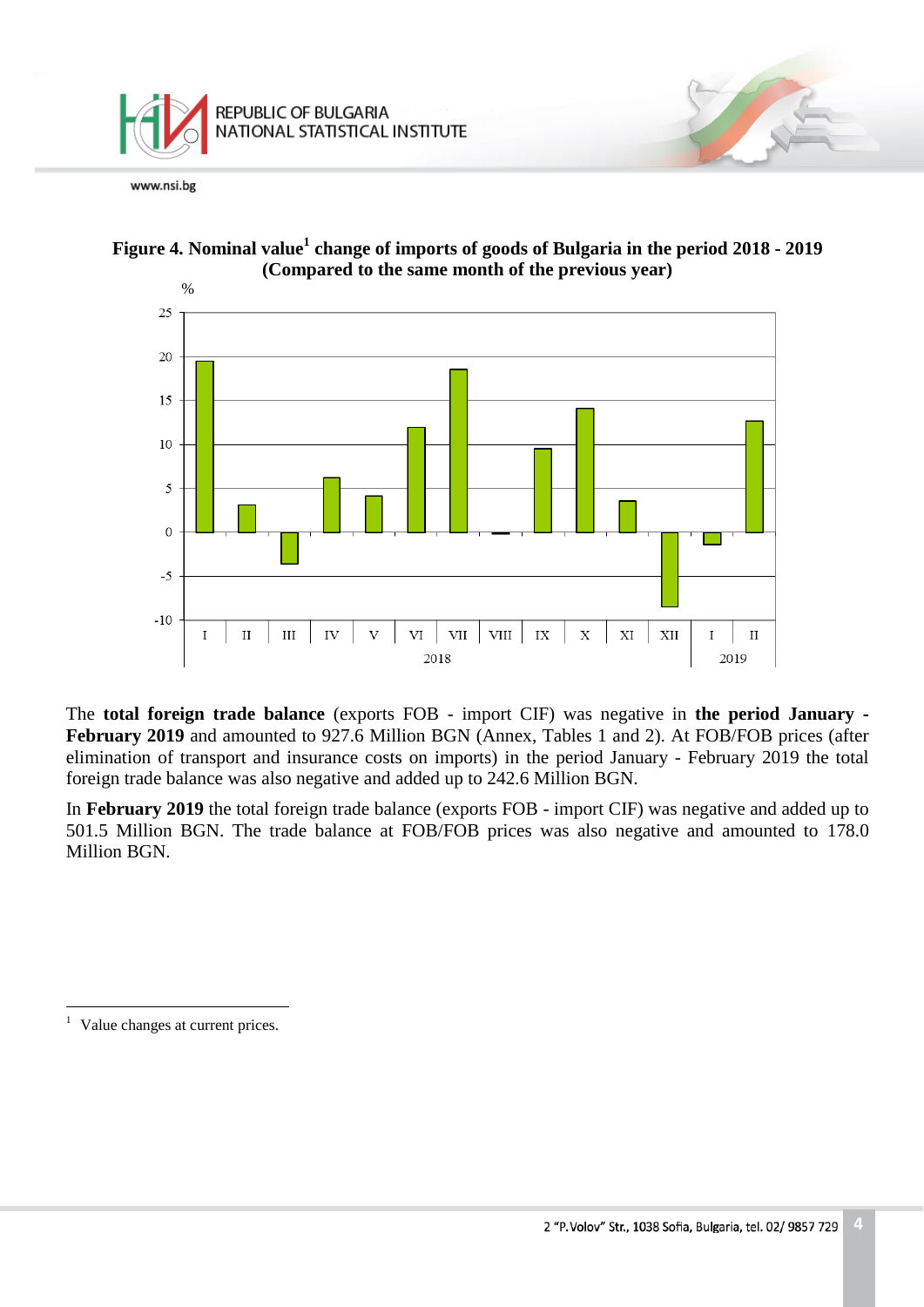



**Annex**

#### **Table 1**

#### **Exports, imports and trade balance of Bulgaria in the period January - February 2018<sup>1</sup>and 2019<sup>1</sup> by months**

|                       |                      |        |               |                      |        |        |                  |        |        |                         |          |           |                            |         | (Million BGN) |
|-----------------------|----------------------|--------|---------------|----------------------|--------|--------|------------------|--------|--------|-------------------------|----------|-----------|----------------------------|---------|---------------|
|                       | <b>Exports - FOB</b> |        |               | <b>Imports - CIF</b> |        |        | $Imports - FOB2$ |        |        | Trade balance - FOB/CIF |          |           | Trade balance - $FOB/FOB2$ |         |               |
| <b>Months/Periods</b> | Total                | EU     | <b>Non EU</b> | <b>Total</b>         | EU     | Non EU | Total            | EU     | Non EU | Total                   | EU       | Non EU    | <b>Total</b>               | EU      | <b>Non EU</b> |
| I.2018                | 4393.5               | 3096.8 | 1296.7        | 5057.1               | 3228.7 | 1828.4 | 4678.8           | 3011.6 | 1667.2 | $-663.6$                | $-131.9$ | $-531.7$  | $-285.3$                   | 85.2    | $-370.5$      |
| II.2018               | 3904.4               | 2700.7 | 1203.7        | 4568.0               | 2914.7 | 1653.3 | 4256.2           | 2742.3 | 1513.9 | $-663.6$                | $-214.0$ | -449.6    | $-351.8$                   | $-41.6$ | $-310.2$      |
| І - П.2018            | 8297.9               | 5797.5 | 2500.4        | 9625.1               | 6143.4 | 3481.7 | 8935.0           | 5753.9 | 3181.1 | $-1327.2$               | $-345.9$ | $-981.3$  | $-637.1$                   | 43.6    | $-680.7$      |
|                       |                      |        |               |                      |        |        |                  |        |        |                         |          |           |                            |         |               |
| I.2019                | 4558.8               | 3164.6 | 1394.2        | 4984.9               | 2990.6 | 1994.3 | 4623.4           | 2807.7 | 1815.7 | $-426.1$                | 174.0    | $-600.1$  | $-64.6$                    | 356.9   | $-421.5$      |
| II.2019               | 4643.2               | 3162.9 | 1480.3        | 5144.7               | 3229.1 | 1915.6 | 4821.2           | 3067.7 | 1753.5 | $-501.5$                | $-66.2$  | $-435.3$  | $-178.0$                   | 95.2    | $-273.2$      |
| I - II.2019           | 9202.0               | 6327.5 | 2874.5        | 10129.6              | 6219.7 | 3909.9 | 9444.6           | 5875.4 | 3569.2 | $-927.6$                | 107.8    | $-1035.4$ | $-242.6$                   | 452.1   | $-694.7$      |

<sup>1</sup> Data are preliminary as of 12-th April 2019.

<sup>2</sup> By data of BNB for the transport costs.

#### **Table 2**

### **Value changes of exports and imports of Bulgaria in the period January - February 2019<sup>1</sup> compared to the same period of the previous year**

|                       |              |                      |        |        |                      |               |                      |        | (Per cent)    |  |
|-----------------------|--------------|----------------------|--------|--------|----------------------|---------------|----------------------|--------|---------------|--|
| <b>Months/Periods</b> |              | <b>Exports - FOB</b> |        |        | <b>Imports - CIF</b> |               | <b>Imports - FOB</b> |        |               |  |
|                       | <b>Total</b> | EU                   | Non EU | Total  | EU                   | <b>Non EU</b> | <b>Total</b>         | EU     | <b>Non EU</b> |  |
|                       | 3.8          | 2.2                  | 7.5    | $-1.4$ | $-7.4$               | 9.1           | $-1.2$               | $-6.8$ | 8.9           |  |
| П                     | 18.9         | 17.1                 | 23.0   | 12.6   | 10.8                 | 15.9          | 13.3                 | 11.9   | 15.8          |  |
| I - II                | 10.9         | 9.1                  | 15.0   | 5.2    | 1.2                  | 12.3          | 5.7                  | 2.1    | 12.2          |  |

<sup>1</sup> Data are preliminary as of 12-th April 2019.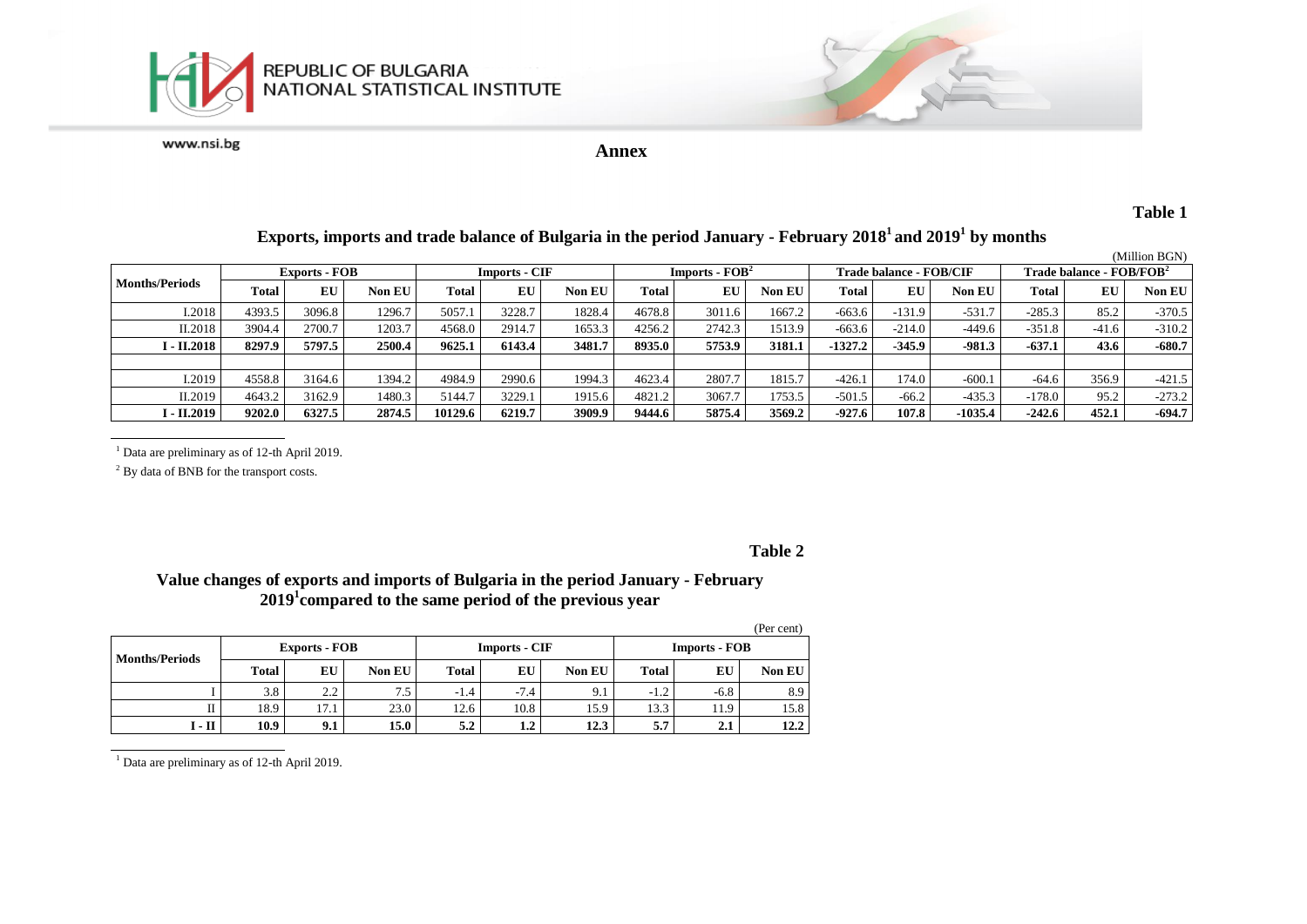



**Table 3**

### **Exports, imports and trade balance of Bulgaria with main non EU partner countries<sup>1</sup>in the period January - February 2018<sup>2</sup>and 2019<sup>2</sup>**

|                                |                    | <b>Exports - FOB</b> |                                                         |                    | <b>Imports - CIF</b> | Trade balance -<br><b>FOB/CIF</b>                   |                    |           |
|--------------------------------|--------------------|----------------------|---------------------------------------------------------|--------------------|----------------------|-----------------------------------------------------|--------------------|-----------|
| <b>Countries</b>               | 2018               | 2019                 | <b>Change</b><br>compared                               | 2018               | 2019                 | Change<br>compared<br>to the                        | 2018               | 2019      |
|                                | <b>Million BGN</b> |                      | to the same<br>period of<br>the previous<br>year - $\%$ | <b>Million BGN</b> |                      | same<br>period of<br>the<br>previous<br>year - $\%$ | <b>Million BGN</b> |           |
| Third countries -total         | 2500.4             | 2874.5               | 15.0                                                    | 3481.7             | 3909.9               | 12.3                                                | $-981.3$           | $-1035.4$ |
| of which:                      |                    |                      |                                                         |                    |                      |                                                     |                    |           |
| Albania                        | 27.0               | 23.6                 | $-12.6$                                                 | 3.8                | 4.0                  | 5.3                                                 | 23.2               | 19.6      |
| Bosnia and Herzegovina         | 19.9               | 19.7                 | $-1.0$                                                  | 5.9                | 5.9                  | 0.0                                                 | 14.0               | 13.8      |
| <b>Brazil</b>                  | 5.6                | 5.8                  | 3.6                                                     | 14.7               | 10.2                 | $-30.6$                                             | $-9.1$             | $-4.4$    |
| Canada                         | 13.7               | 14.2                 | 3.6                                                     | 24.4               | 17.7                 | $-27.5$                                             | $-10.7$            | $-3.5$    |
| China                          | 221.8              | 256.3                | 15.6                                                    | 453.7              | 518.6                | 14.3                                                | $-231.9$           | $-262.3$  |
| Egypt                          | 83.2               | 144.9                | 74.2                                                    | 83.8               | 165.8                | 97.9                                                | $-0.6$             | $-20.9$   |
| Georgia                        | 38.8               | 50.4                 | 29.9                                                    | 182.5              | 42.2                 | $-76.9$                                             | $-143.7$           | 8.2       |
| Gibraltar                      | 25.3               | 50.6                 | 100.0                                                   | 0.0                | 0.0                  | $\mathbf X$                                         | 25.3               | 50.6      |
| India                          | 22.4               | 29.5                 | 31.7                                                    | 63.6               | 58.2                 | $-8.5$                                              | $-41.2$            | $-28.7$   |
| Indonesia                      | 8.5                | 7.5                  | $-11.8$                                                 | 18.1               | 174.2                | 862.4                                               | $-9.6$             | $-166.7$  |
| Iran, Islamic Republic of      | 14.0               | 13.2                 | $-5.7$                                                  | 12.1               | 11.5                 | $-5.0$                                              | 1.9                | 1.7       |
| Israel                         | 21.0               | 59.9                 | 185.2                                                   | 14.8               | 15.0                 | 1.4                                                 | 6.2                | 44.9      |
| Japan                          | 12.1               | 10.2                 | $-15.7$                                                 | 36.2               | 37.1                 | 2.5                                                 | $-24.1$            | $-26.9$   |
| Kazakhstan                     | 9.8                | 13.6                 | 38.8                                                    | 3.2                | 1.0                  | $-68.8$                                             | 6.6                | 12.6      |
| Korea, Republic of             | 12.5               | 27.9                 | 123.2                                                   | 48.1               | 43.7                 | $-9.1$                                              | $-35.6$            | $-15.8$   |
| Libya                          | 9.3                | 15.3                 | 64.5                                                    | 4.0                |                      | $-100.0$                                            | 5.3                | 15.3      |
| Morocco                        | 18.9               | 33.4                 | 76.7                                                    | 30.7               | 28.6                 | $-6.8$                                              | $-11.8$            | 4.8       |
| Namibia                        | 53.9               | 64.2                 | 19.1                                                    | 0.0                | 0.0                  | $\mathbf X$                                         | 53.9               | 64.2      |
| Norway                         | 12.5               | 16.1                 | 28.8                                                    | 5.6                | 6.0                  | 7.1                                                 | 6.9                | 10.1      |
| Peru                           | 5.6                | 1.6                  | $-71.4$                                                 | 2.8                | 3.7                  | 32.1                                                | 2.8                | $-2.1$    |
| Republic of North<br>Macedonia | 134.1              | 123.4                | $-8.0$                                                  | 97.3               | 68.9                 | $-29.2$                                             | 36.8               | 54.5      |
| <b>Russian Federation</b>      | 121.0              | 127.7                | 5.5                                                     | 846.1              | 1142.0               | 35.0                                                | $-725.1$           | $-1014.3$ |
| Serbia                         | 124.5              | 175.0                | 40.6                                                    | 189.5              | 156.9                | $-17.2$                                             | $-65.0$            | 18.1      |
| Singapore                      | 66.7               | 65.6                 | $-1.6$                                                  | 16.9               | 15.9                 | $-5.9$                                              | 49.8               | 49.7      |
| South Africa                   | 16.5               | 31.6                 | 91.5                                                    | 13.5               | 19.9                 | 47.4                                                | 3.0                | 11.7      |
| Switzerland                    | 48.0               | 52.9                 | 10.2                                                    | 62.2               | 71.3                 | 14.6                                                | $-14.2$            | $-18.4$   |
| Syrian Arab Republic           | 2.4                | 6.0                  | 150.0                                                   | 0.3                | 0.0                  | $\mathbf X$                                         | 2.1                | 6.0       |
| Taiwan                         | 8.8                | 8.6                  | $-2.3$                                                  | 32.3               | 32.4                 | 0.3                                                 | $-23.5$            | $-23.8$   |
| Turkey                         | 633.8              | 577.1                | $-8.9$                                                  | 576.4              | 709.4                | 23.1                                                | 57.4               | $-132.3$  |
| Ukraine                        | 45.8               | 76.6                 | 67.2                                                    | 161.8              | 179.5                | 10.9                                                | $-116.0$           | $-102.9$  |
| United Arab Emirates           | 32.2               | 25.2                 | $-21.7$                                                 | 9.3                | 5.7                  | $-38.7$                                             | 22.9               | 19.5      |
| <b>United States</b>           | 142.1              | 193.3                | 36.0                                                    | 120.5              | 81.0                 | $-32.8$                                             | 21.6               | 112.3     |
| Viet-Nam                       | 6.9                | 7.6                  | 10.1                                                    | 19.3               | 19.6                 | 1.6                                                 | $-12.4$            | $-12.0$   |

<sup>1</sup> Partner country:

- In case of exports (or dispatches) is the country (or Member State) of final destination of the goods.

- In case of imports (or arrivals) is the country (or Member State) of consignment of the goods.

<sup>2</sup> Data are preliminary as of 12-th April 2019.

'x' - category not applicable.

 $\cdot$  - no case.

'0' - figure less than half of the unit used.